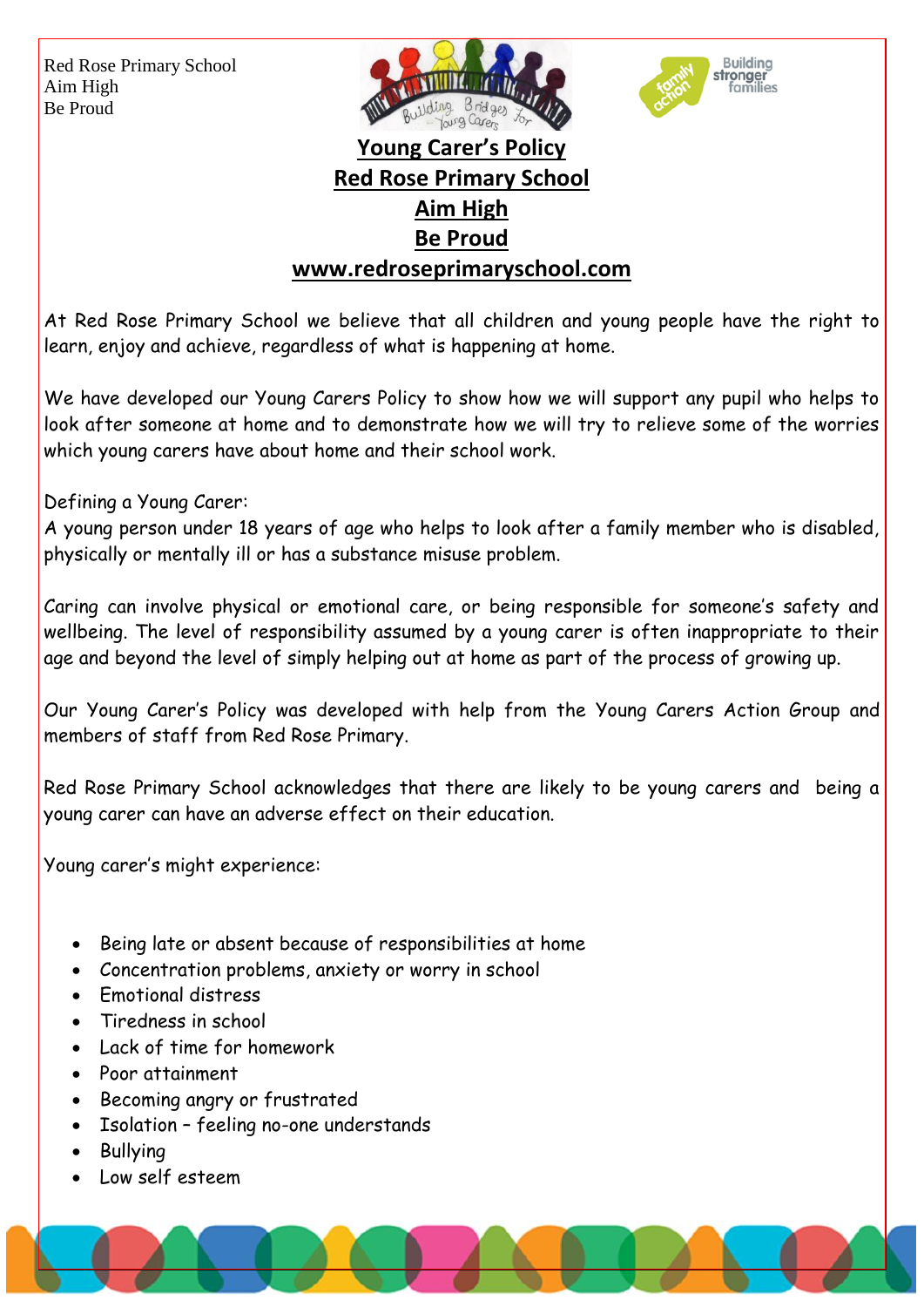We will

- Have a designated member of staff with special responsibility for young carers: Mrs S. Bainbridge and Miss Bradley.
- Inform new pupils that the designated member of staff is: Mrs S. Bainbridge and Miss Bradley
- Put young carers in touch with the local Young Carers Service.
- Run PSHE lessons on the challenges faced by young carers
- Respect the right to privacy and only share information with people who need to know in order to help a young carer
- Follow child protection procedures regarding any young carer at risk of significant harm due to inappropriate levels of caring
- Allow young carers to telephone home during breaks and lunchtime
- Ensure that staff are aware of the warning signs which may indicate that a pupil is a young carer
- Be accessible to parents/carers who have mobility/communication difficulties and involve them in parents' evenings.
- Make reasonable adjustments to school life to ensure our young carers are able to achieve but are well supported.

Approved by Governors: November 2015

Date: Thursday 26<sup>th</sup> November 2016 Date: November 2017

Review Date: Annually



Mrs Bainbridge